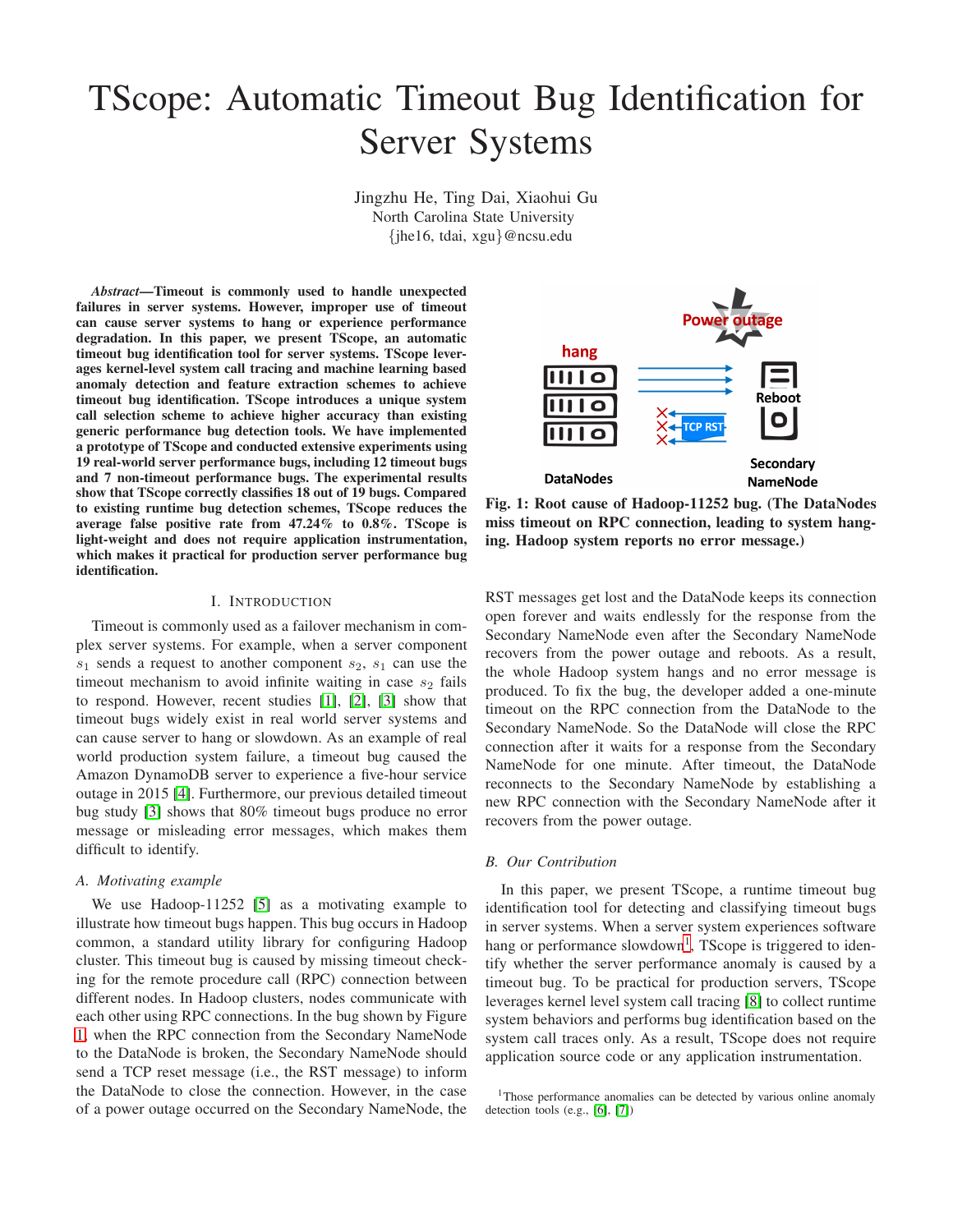Different from previous generic production server performance bug detection tools [\[9\]](#page-9-6), TScope focuses on identifying timeout bugs for higher bug identification precision. To do so, TScope first introduces a unique feature selection scheme that performs filtering on the system call trace based on whether the system call is related to the timeout problem. TScope decides whether a system call is related to timeout based on three criteria: 1) a system call includes timeout related parameters (e.g., timeout\_msecs in sys\_poll system call); 2) a system call is related to network or synchronization; or 3) a system call is used in timeout configuration functions. The rationale for the first selection criteria is intuitive since a system call including a timeout related parameter will be likely invoked in the timeout mechanism with a high chance. The second selection criteria is derived from our previous timeout bug study [\[3\]](#page-9-0) where we found many timeout bugs are triggered during network or synchronization operations. This observation is also expected since timeout is used for handling failures during inter-component communications or coordinations. The third criteria allows us to include those system calls that are used by timeout operations but not necessarily include timeout related parameters.

After selecting timeout related system calls, TScope extracts a list of feature vectors consisting of total execution time values of different system call types during each sampling interval (e.g., 1 second) from the raw system call traces. The execution time value of each system call type (e.g., sys poll) reflects how long the system call gets executed during the sampling interval. TScope then performs multivariate anomaly detection using an unsupervised behavior learning method [\[6\]](#page-9-4). If any anomalies are detected, TScope then check whether those anomalies involve any system calls that include timeout related parameters. If the detected anomalies indeed include those timeout specific system calls, TScope infers the detected bug is a timeout related bug. Specifically, this paper makes the following contributions.

- We present a specialized timeout bug identification tool that combines timeout related feature selection and unsupervised machine learning based anomaly detection to achieve higher detection accuracy and more precise bug identification than previous generic bug detection tools.
- We introduce a timeout related system call selection scheme that comprehensively considers the system call parameters, where the system calls are invoked (e.g., network/synchronization operations), and when the system calls are invoked (e.g., during timeout configuration) to cover all the system calls that might be related to timeout bug identification.
- We have implemented a prototype of TScope and conducted extensive evaluation using 19 real-world performance bugs (12 timeout bugs and 7 non-timeout bugs) reported on 10 popular server systems. Our results show that TScope provides correct timeout bug identifications for 18 out of 19 performance bugs while 17 out of those 19 performance bugs produce no error message or

<span id="page-1-1"></span>

Fig. 2: The overall architecture of TScope.

misleading error messages. Compared to existing generic performance bug detection tools (e.g., PerfScope [\[9\]](#page-9-6)), TScope can reduce the average false positive rate from 47% to 0.8%. TScope imposes negligible overhead to production server runtime executions and can produce timeout bug identification results in minutes.

The rest of the paper is organized as follows. Section [II](#page-1-0) describes design details of TScope. Section [III](#page-3-0) presents the experimental evaluation. Section [IV](#page-8-2) discusses related work. Finally, the paper concludes in Section [V.](#page-8-3)

## II. SYSTEM DESIGN

<span id="page-1-0"></span>In this section, we present the design details of the TScope system. We first provide an overview about TScope. We then describe the system call selection scheme followed by the timeout bug identification details.

# *A. Approach Overview*

TScope consists four major components as shown by Figure [2.](#page-1-1) When a server system experiences software hang or performance slowdown, TScope first retrieves a window of system call trace from the kernel tracing module LTTng [\[8\]](#page-9-3). We chose LTTng because it incurs negligible overhead to the server system. In contrast, other system call tracing tools such as KProbes [\[10\]](#page-9-7), DProbes [\[11\]](#page-9-8) and SystemTap [\[12\]](#page-9-9) often impose high overhead to the system. The output of LTTng contains each system call's timestamp, parameters, and other detailed system call information. Normally, an application can generate tens of millions of system call records per minute, which often provides sufficient data for analyzing performance bugs. Next, TScope performs system call selection to extract those system calls which are related to timeout issues. Third, TScope performs feature extraction over the raw system call trace to extract a list of feature vectors consisting of total execution time values of those selected system calls during each sampling interval. Next, TScope performs anomaly detection over the feature vectors to identify anomalous system calls and check whether those anomalous system calls are timeout related in order to infer whether the identified bug is a timeout bug.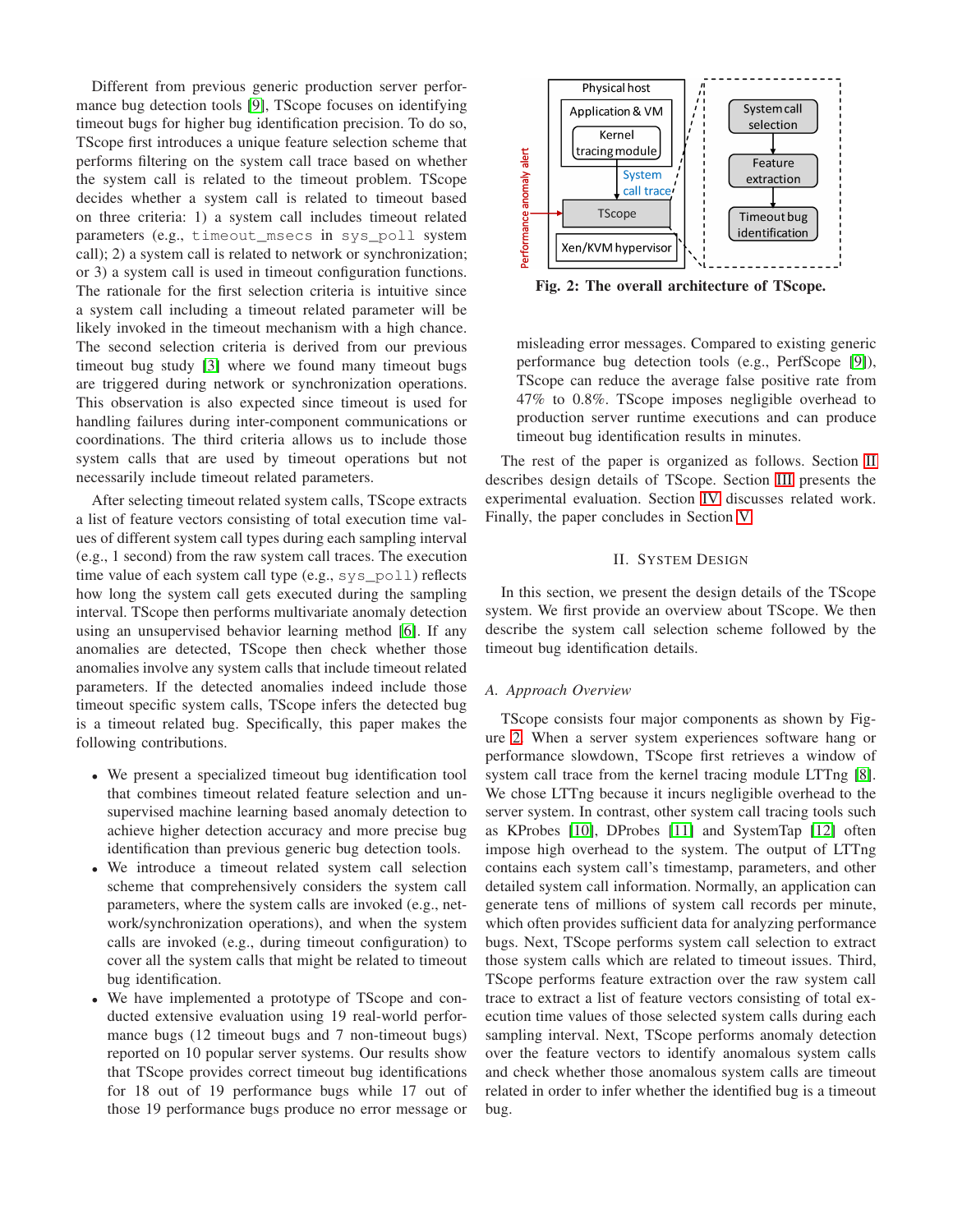# *B. System call selection*

Linux provides over 300 system calls for users to use various privileged kernel functions. As mentioned in the Introduction, TScope performs timeout related system call selections using three criteria: 1) system calls that include timeout related parameters, 2) system calls that are related to network communications or synchronizations, and 3) system calls that are used by timeout configuration functions. We now discuss those selection strategies in detail.

System calls with timeout related parameters. We manually examine all the Linux system calls [\[13\]](#page-9-10) and discover all of those system calls that contain timeout related parameters. For example, sys\_select contains a timeout argument to determine how long a program should wait for files to become ready for I/O operations. During our previous timeout bug study [\[3\]](#page-9-0), we observe that those system calls are often directly invoked when timeout bugs are triggered.

System calls related to network and synchronization. Similar to the first selection step, we manually extract all the system calls which are used by network communication or synchronization. For example, sys\_connect is used to connects a socket to a specified address and sys\_fsync is called for synchronizing a file's state with storage devices. The rationale for this selection criteria is that timeout is widely used for handling failures during inter-component communications or synchronizations. So we observe that many timeout bugs are triggered during network or synchronization operations [\[3\]](#page-9-0). As a result, those system calls related to network and synchronizations are likely to provide important hints for us to identify timeout bugs.

System calls used by timeout configuration functions. In this step, TScope tries to identify those system calls that are used by timeout configuration functions. To do so, TScope checks those functions which provide timeout configurations in standard C or Java libraries. For example, in Java 8 standard library, we check all the packages and identify those functions that provide timeout configurations such as wait () in java.lang.Object package that makes the current thread to delay execution for a certain time period. It contains a timeout parameter for users to define the maximum interval the thread should wait. Other examples include sleep() and join() in java.lang.Thread package, which define the sleeping time and maximum alive time of a thread, respectively. To collect system calls provided by those timeout configuration functions, we write simple test cases to run those functions and use LTTng to collect the system calls produced by those functions.

Using the above three selection criteria, TScope selects 125 system calls for timeout bug identification. Although we cannot guarantee that our scheme can include all the system calls that are related to timeout, we believe that the system calls we select are all highly correlated to real-world timeout bugs.

<span id="page-2-0"></span>TABLE I: An example of how to calculate time vectors from processed system call lists.

| System call | <b>Entry timestamp</b> | <b>Exit timestamp</b> |
|-------------|------------------------|-----------------------|
| sys_socket  | 1523750400             | 1523750500            |
| sys_read    | 1523750476             | 1523750542            |
| sys_socket  | 1523750502             | 1523752040            |
| sys_exit    | 1523751056             | 1523752037            |

#### *C. System Call Feature Extraction*

Each system call entry in the system call trace collected by LTTng consists a pair of records, i.e., syscall\_entry and syscall\_exit shown by Figure [3.](#page-3-1) Each record contains the timestamp when the system call occurs, the detailed system information, e.g., CPU ID, process ID and thread ID, and the system call's parameters. Some system calls may contain timeout arguments, e.g., timeout\_msecs in syscall\_entry\_poll. We find that application-level timeout values are usually passed into these arguments. After we obtain system call trace using LTTng, we first extract the system calls occurred in the specific system using procname. For example, if we collect system calls for MySQL server system, we extract the system calls with procname="mysqld". We then perform system call filtering based on the timeout related system call set derived by the previous step.

Next, we extract system call name, system call entry timestamp, thread ID and system call exit timestamp for each selected system call. System call name and thread ID are easy to extract directly. To determine the exact exit timestamp for each system call, we group system calls into different lists according to the thread ID. After we sort the system call list in each thread, the entry timestamp is determined by syscall\_entry and the nearest corresponding syscall\_exit of the same system call determines the exit timestamp. After exit timestamps are extracted, we sort all the system calls based on their entry timestamps.

We then segment the selected system call list into different samples based on a certain sampling interval (e.g., 1 second). To create feature vector for each sample, we use execution time of system calls. The rationale of choosing execution time over other features such as frequency is that we aim at identifying timeout bugs and timeout bugs often cause anomalies in system call execution time. Specifically, we extract a time vector  $V = [x_1, ..., x_n]$  for each sample where  $x_i$  denotes the total execution time of all the occurrences of a system call  $s_i$  which appeared in the sample. For example, in Table [I,](#page-2-0) sys\_socket appears twice with the execution time values of 100 and 1538 milliseconds. So in the time vector of this sample, the value of sys\_socket is set to  $100 + 1538 = 1638$ milliseconds. The sys\_read and sys\_exit have the execution time of 66 and 981 milliseconds, respectively. So the final time vector for this sample is [1638, 66, 981] corresponding to three selected system calls of [sys\_socket, sys\_read, sys\_exit]. Since we consider 125 different system calls, the time vector will have 125 dimensions. If a system call type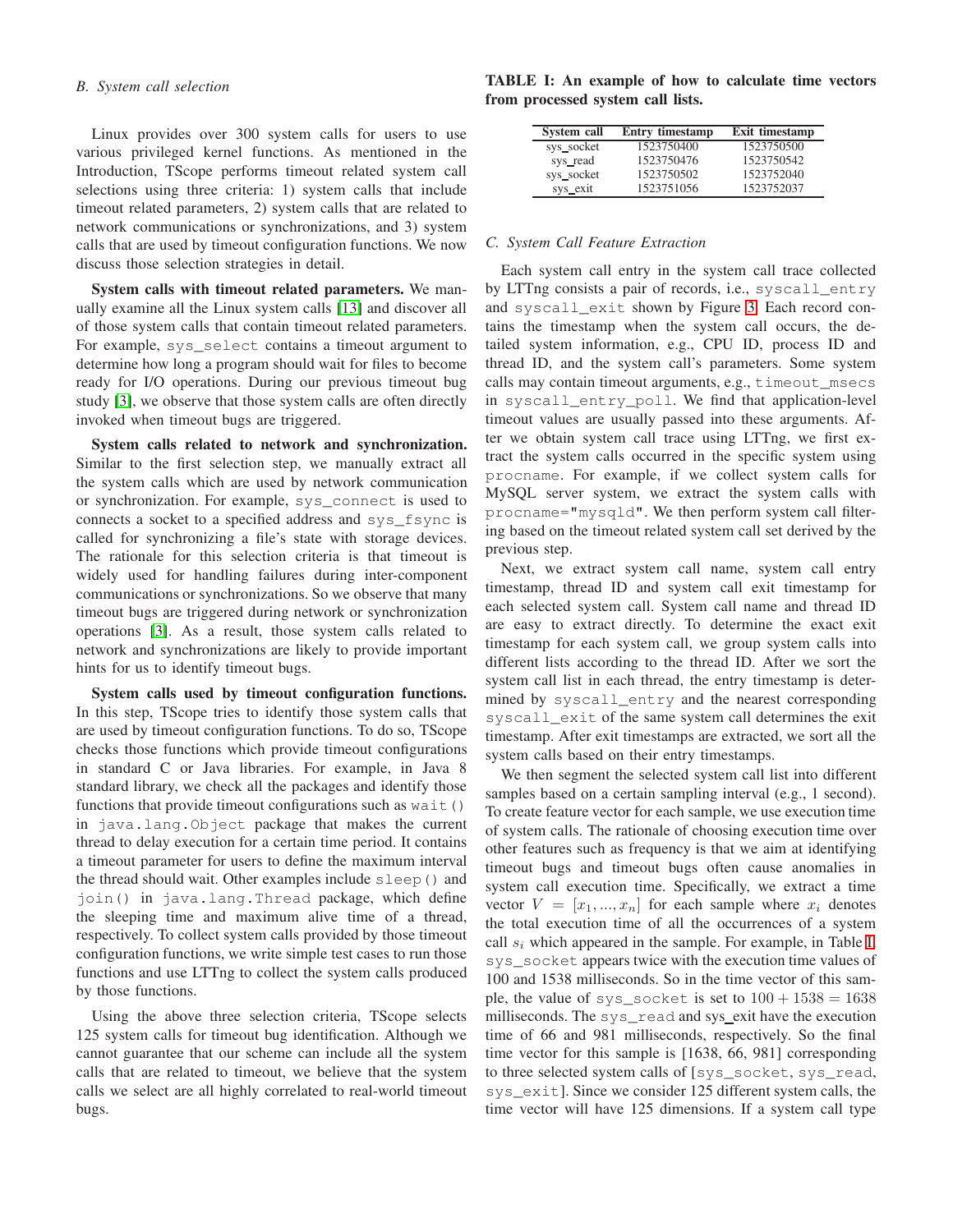<span id="page-3-1"></span>

| $[14:24:43.520759222]$ syscall_entry_read: {cpu_id=}, {, pid=5004, , tid=5038}, {fd=3, }               |
|--------------------------------------------------------------------------------------------------------|
| $[14:24:43.520759222]$ syscall_exit_read: {cpu_id=}, {, pid=5004, , tid=5038}, {ret = 30, }            |
| $[14:24:43.520760005]$ syscall_entry_write: {cpu_id=}, {, pid=5004, , tid=5038}, {fd=5, }              |
| $[14:24:43.520760218]$ syscall_exit_write: {cpu_id=}, {, pid=5004, , tid=5038}, {ret=1, }              |
| $[14:24:43.520943737]$ syscall_entry_poll {cpu_id=}, {, pid=5004, , tid=5038}, {, timeout_msecs=60000} |
| $[14:24:43.520943940]$ syscall_exit_poll: {cpu_id=}, {, pid=5004, , tid=5038}, {ret = -516, }          |

Fig. 3: System call trace example collected by LTTng.

does not appear in one sample, its value is set to be 0.

## *D. Timeout Bug Identification*

We now describe how TScope identifies a performance bug as a timeout bug. To do so, TScope first performs anomaly detection over extracted feature vectors to detect any system call execution time anomalies preceding the system hang or performance slowdown. If any anomalies are detected, TScope checks whether those pinpointed abnormal system calls are directly related to timeout, that is, whether the system call includes timeout related parameters.

TScope leverages an unsupervised behavior learning (UBL) [\[6\]](#page-9-4) to achieve efficient anomaly detection over high dimensional datasets (i.e., 125 dimensions). By choosing unsupervised methods, TScope can perform online anomaly detection without labeled training data. UBL is built on top of Self-Organizing Map (SOM) learning methods, which is one type of artificial neural network. The original implementation of UBL processes system-level metrics such as CPU, memory to detect system-level anomalies. TScope adapts the model to process system call execution time vectors. Compared to other anomaly detection algorithms such as clustering-based methods, SOM can map a high dimensional space into a low dimensional space while preserving the topological properties of original data space, which makes it work well for high dimensional data. Moreover, SOM can achieve higher accuracy than other approaches [\[14\]](#page-9-11) by performing multi-variate anomaly detection over high dimensional data.

We now describe how TScope performs anomaly detection using SOM. The SOM model consists of a set of neurons each of which is associated with a weight vector. The weight vector has the same dimension as the time vector, which is 125 dimensions. During the model training phase, the SOM model uses a competitive learning method to update all the neurons. When a new training sample arrives, SOM calculates the Euclidean distance from the training vector to all the neurons and select the best matching neuron that has the smallest distance to the training vector. The weight vectors of the best matching neuron and its neighbors are updated using the training vector. During the anomaly detection phase, SOM finds the best matching neuron for the input time vector in the same way as the training phase. To decide whether an input vector is abnormal or not, we define a neighborhood area size (NAS) for each neuron as the sum of the Euclidean distance from the neuron to a set of its neighbors. We derived a threshold value for the NAS metric based on a user defined percentile value. If the NAS value of the best matching neuron

for the input vector exceeds the threshold, we say the input vector is abnormal. The intuition behind the approach is that normal neurons are trained together many times, which all have small NAS values. In contrast, abnormal neurons are rarely trained, which have large NAS values.

To perform online anomaly detection, TScope splits the system call feature vector list into two halves with equal sizes. The first half is used as training data to create the SOM model while the whole set is used for anomaly detection. Note that SOM is resilient to a small number of noises in the training data. So our training is still valid even if the training data consist of abnormal system calls as long as the abnormal system calls are rare compared to normal system calls.

In addition to detecting anomalies, SOM also identifies which system calls attribute to the detected feature vector anomaly. TScope then checks whether those identified system calls include timeout related parameters to classify the detected bug as a timeout bug or non-timeout bug. For example, the timeout bug MapReduce-5066 is caused by missing timeout setting. When the bug is triggered, we observe that the execution time of sys\_epoll\_wait significantly increases. We observe that  $-1$  passes into the timeout parameter of the sys\_epoll\_wait, causing the sys\_epoll\_wait block indefinitely. As an example of non-timeout performance bug, Cassandra-5064 bug is caused by an incorrect return value. When the bug occurs, the system falls into an infinite loop. We observe that the sys\_sched\_yield is called continually because the system is doing context switches endlessly consuming 100% CPU resources. However, sys\_sched\_yield does not include any timeout related parameters.

Notice that TScope uses different selection criteria for anomaly detection and timeout bug classification. We choose to use an expanded set of system calls (i.e., system calls including timeout related parameters, system calls related to network/synchronization, system calls invoked during timeout configuration) during anomaly detection, since just considering system calls with timeout related parameters sometimes makes the training dataset too small to yield accurate anomaly detection results. Our experimental evaluation results show the problem of limited system call selections.

#### III. EXPERIMENT EVALUATION

<span id="page-3-0"></span>This section presents our experiment evaluation. We implement a prototype of TScope and conduct our experiment on a host which is equipped with a quad-core Xeon 2.53Ghz CPU along with 16GB memory and runs 64-bit Ubuntu 16.04. The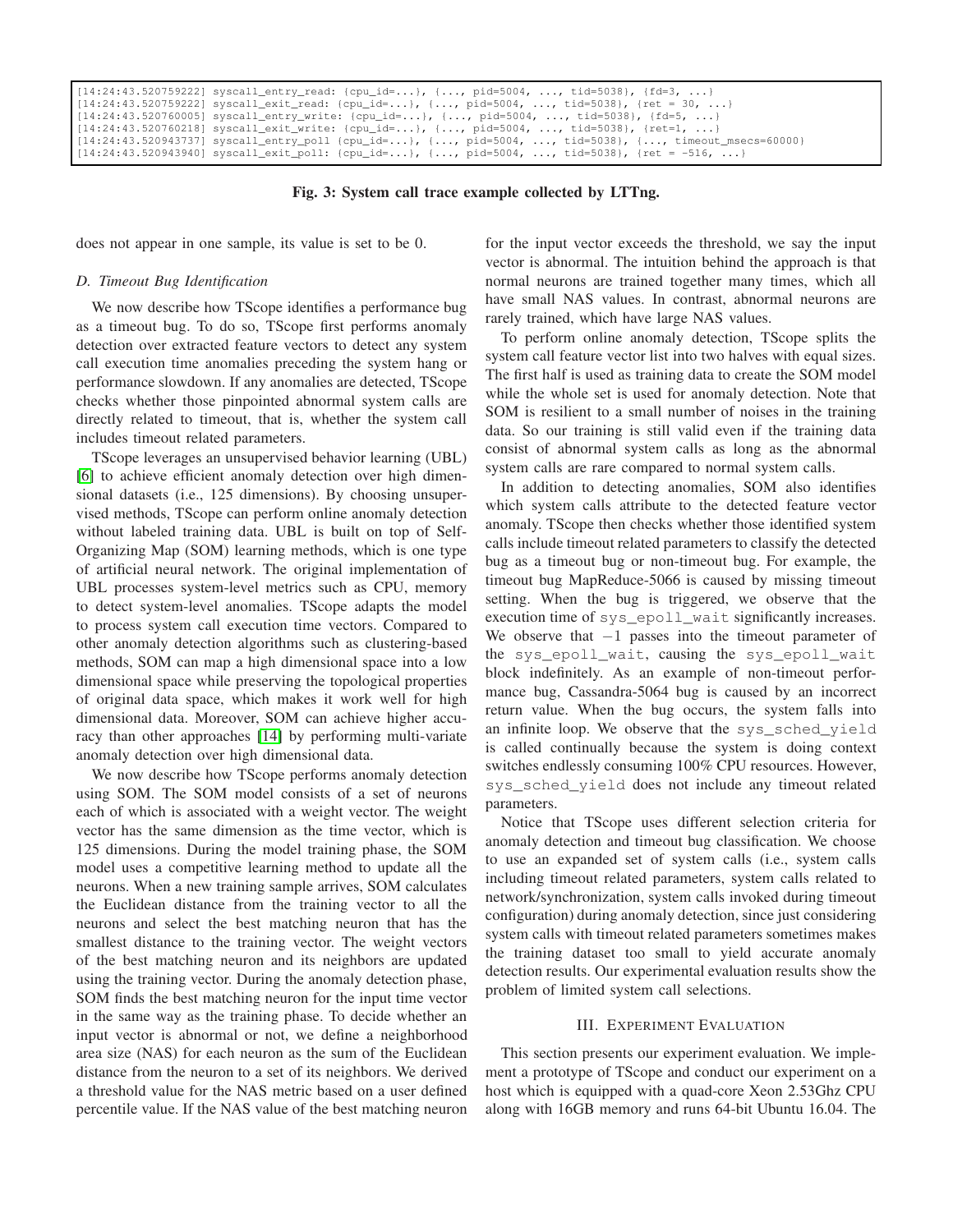TABLE II: System description.

<span id="page-4-0"></span>

| <b>Setup Mode</b><br><b>System</b> |             | <b>Description</b>                                   |  |  |
|------------------------------------|-------------|------------------------------------------------------|--|--|
| Hadoop                             | Distributed | The utilities and libraries for Hadoop<br>modules    |  |  |
| <b>HDFS</b>                        | Distributed | Hadoop distributed file system                       |  |  |
| MapReduce                          | Distributed | Hadoop big data processing framework                 |  |  |
| Cassandra                          | Distributed | Distributed database management system               |  |  |
| Phoenix                            | Distributed | Parallel and relational database engine              |  |  |
| <b>MySQL</b>                       | Distributed | Scalable database                                    |  |  |
| Zookeeper                          | Standalone  | Synchronization service                              |  |  |
| Standalone<br>Flume                |             | Log data collection/aggregation<br>/movement service |  |  |
| Tomcat                             | Standalone  | Java servlet container                               |  |  |
| Apache                             | Standalone  | HTTP server system                                   |  |  |

system call trace is collected using LTTng 2.0.1. We introduce the evaluation methodology and the identification results. At the end of this section, we give two detailed examples of how TScope helps diagnose the timeout bugs.

# *A. Evaluation methodology*

In this subsection, we describe our 19 real world bug samples and system call trace collection.

*1) Real world bug samples:* We collect all the bugs from ten open source systems. All the systems' names, description and setup modes are listed in Table [II.](#page-4-0) These systems vary from back-end to front-end applications, constituting typical representatives and providing a wide coverage of server systems. We set up six systems in distributed modes, to investigate timeout issues occurring on the communication among different nodes in distributed systems.

We firstly describe timeout bug collection. We reproduce 12 timeout bugs, which are collected from bug repositories, e.g., Apache JIRA [\[15\]](#page-9-12) and Bugzila [\[16\]](#page-9-13). Each report contains detailed information, e.g., version number, target platform and system's log information. Our reproduced bugs have a wide coverage of root causes and system impacts in our previous timeout bug study [\[3\]](#page-9-0). We cover four categories of root causes, i.e., misused timeout value, missing timeout, improper timeout handling and clock drifting, which occupy top 95% root causes. We cover three categories of impacts, i.e., system unavailability, job failure and performance degradation, which occupy top 98% of impacts brought by timeout bugs. We list the bugs' description in Table [III.](#page-5-0)

To evaluate our classification result on non-timeout bugs, we reproduce 7 non-timeout performance bugs. We list them in Table [IV.](#page-5-1) These bugs can also cause system calls' anomaly, making it difficult to distinguish those anomalies raised from timeout bugs.

For each bug, we start LTTng to collect system call trace just when the application is started. After the application runs for two to three minutes normally, we trigger the bug and record the bug triggering time. Then the system continues to run for about two to three minutes and we end up collecting the system calls. We separate the dataset into two halves. We use the first half of the dataset, representing the data generated in the normal state of the system, to train the anomaly detection model. We try our best to run some workloads during normal run, with the goal to reduce the false positives caused by high workloads. The workloads are also listed in Table [III.](#page-5-0)

*2) Alternative approaches:* To evaluate TScope's performance, we compare TScope to two SOM based approaches, an existing bug detection and diagnosis tool, i.e., PerfScope, and another clustering approach, i.e., the DBScan clustering.

SOM-all and SOM-parameter: SOM-all and SOMparameter refer to the approaches of using SOM model to identify timeout bugs under different selection sets. For SOMall approach, we consider all the system calls. For SOMparameter, we select the system calls containing timeout related parameters only. Since SOM-all and SOM-parameter select different sets of system calls, the false positive rates are different.

PerfScope: PerfScope is a performance bug detection and diagnosis tool. To be mentioned, we extract the execution units as the samples. An execution units refer to the system call clusters generated by the same function. We divide the system calls based on thread ID. Besides that, we divide the system call list according to time gaps between two consecutive system calls. We define the time gap threshold as the mean  $+$ 2×standard deviation. If the interval between two consecutive system calls is larger than this value, we segment the trace between the two system calls. We use the appearance vector as the features to cluster similar samples [\[17\]](#page-9-14). The appearance vector has a similar form as the time vector. The difference is that it only contains boolean variables and they represent whether a system call occurs in a sample. To identify the abnormal samples within clusters, we use the frequency vector and the time vector as two metrics to perform the nearest neighbor algorithm. The time vector is the same as we use. The frequency vector represents how many times a system call appears in a sample. We calculate the Euclidean distance of each sample's frequency (time) vector to its nearest neighbor's within each cluster. We set the threshold as the mean  $+2\times$ standard deviation. If one sample's distance to the nearest neighbor is larger than the threshold considering either the frequency vector or time vector, the sample is identified as anomaly.

Clustering: We implement DBScan clustering to identify timeout bugs. The implementation of sampling and feature vector extraction is same as TScope. The advantage of DBScan is that it does not require the number of clusters as input. DB-Scan algorithm's learning result is sensitive to the parameter  $\epsilon$ and minimal points.  $\epsilon$  defines the radius of a cluster. It is the threshold of Euclidean distance from the point to the cluster center. The false positive is reduced with the decreasing of  $\epsilon$ . To reduce the false positive rate to the minimum, we set the  $\epsilon$  to 1. The minimum points refers to the minimal number of points to form a cluster. We change the minimum points and find that it influence the identification result little. In our experiment, we set the minimal points to 5.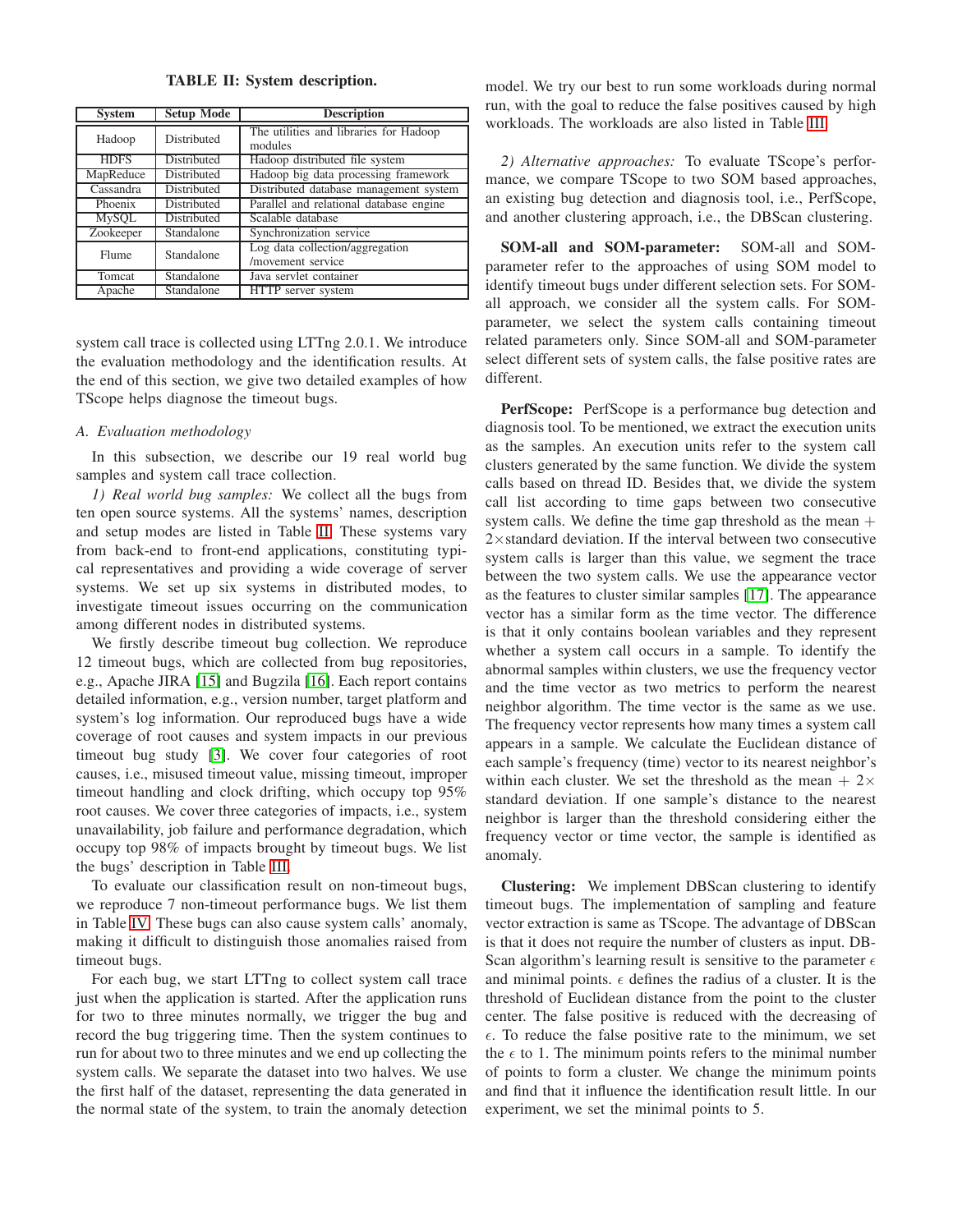<span id="page-5-0"></span>

| Bug ID               | <b>System version</b> | Root cause                                                                              | Impact   | Workload                                |
|----------------------|-----------------------|-----------------------------------------------------------------------------------------|----------|-----------------------------------------|
| Hadoop-11252         | v2.5.0                | Timeout is missing for the RPC connection                                               | Hang     | Word count for 765MB file               |
| Hadoop-11252         | v2.6.4                | Timeout is misconfigured for the RPC connection                                         | Hang     | Word count for 765MB file               |
| HDFS-10223<br>v2.6.4 |                       | Timeout setting is ignored and timeout value is<br>Slowdown<br>hardcoded to a large one |          | Word count for 765MB file               |
| Phoenix-2496         | v4.6.0                | Timeout is missing for synchronization                                                  | Slowdown | Database queries                        |
| MapReduce-5066       | $v2.0.3$ -alpha       | Timeout is missing when JobTracker calls a URL                                          | Hang     | Word count for 765MB file               |
| Cassandra-7886       | v2.1.9                | Wrong timeout handling                                                                  | Hang     | Database queries                        |
| Flume-1842           | v1.3.0                | Timeout is not calculated correctly                                                     | Slowdown | Writing log events to a file repeatedly |
| Zookeeper-1366       | v3.5.0                | Clock drifting                                                                          | Crash    | Checking expired events                 |
| Tomcat-56684         | v6.0.39               | Timeout value is set too high when accepting<br>socket connection                       | Hang     | Website browsing                        |
| Flume-1819           | v1.3.0                | Timeout is missing for reading data                                                     | Slowdown | Writing log events to a file repeatedly |
| Flume-1316           | v1.1.0                | Timeout is misconfigured                                                                | Slowdown | Writing log events to a file repeatedly |
| MapReduce-5724       | v2.3.0                | Timeout is missing                                                                      | Hang     | Word count for 765MB file               |

TABLE IV: Non-timeout performance bugs' description.

<span id="page-5-1"></span>

| Bug ID         | <b>System version</b> | Root cause                                              | Impact      | Workload                  |
|----------------|-----------------------|---------------------------------------------------------|-------------|---------------------------|
| Cassandra-5064 | $v1.2.0$ -beta        | Incorrect return value handling causes an infinite loop | Hang        | Database queries          |
| Apache-37680   | v2.0.55               | Incorrect flag causes infinite loop                     | Hang        | Website browsing          |
| Tomcat-48827   | v6.0.24               | Error in validating empty tag                           | Job failure | Website browsing          |
| Tomcat-53450   | v7.0.28               | Upgrade a read lock to a write lock wrongly             | Hang        | Website browsing          |
| MapReduce-3738 | v(0.23.1)             | Wait for an atomic variable to be set endlessly         | Hang        | Word count for 765MB file |
| MySOL-65615    | $v5.6.5 - m8$         | Truncating tables causes disk flushing                  | Slowdown    | Sysbench (benchmark)      |
| MYSOL-54332    | $v5.5.5-m3$           | Two threads are deadlocked due to a locked table        | Hang        | Sysbench (benchmark)      |

## *B. Results analysis*

We evaluate the accuracy of TScope from detection result, the false positive rate and the classification result of timeout bugs and non-timeout bugs.

*1) Accuracy:* We use the whole system call trace as input of SOM model. When SOM model raises a alarm, we check whether the alarms come from the samples after the bug is triggered. If an anomaly is reported after the bug is triggered, then the bug is viewed as truly detected. We use the standard false positive rate  $A_F$  to measure the experiment results. The equations are given in Equation [1.](#page-5-2)  $N_{fp}$  is the number of false positives, which means that TScope raise a false alarm on the a normal sample.  $N_{tn}$  is the number of true negatives, which means that TScope do not raise an alarm and it is a normal sample actually. To make the four approaches comparable, we all use the number of time slots in the same system call trace to calculate the  $A_F$ . The division of time slots are the same as sampling of TScope.  $N_{fp}$  represents the number of time slots with the false alarms. Similarly,  $N_{tn}$  represents the number of normal time slots without alarms. To be mentioned, for PerfScope, the time slot is identified as false positive if one execution unit, occurring on the time slot, reports a false alarm.

$$
A_F = \frac{N_{fp}}{N_{fp} + N_{tn}}\tag{1}
$$

The detection results are shown in Table [V](#page-6-0) and the false positive rates are listed in Fig. [4.](#page-6-1) We observe that TScope can achieve 100% detection, while PerfScope and clustering can detect 11 and 10 out of 12 timeout bugs correspondingly. However, considering the false positive rate, TScope outperforms PerfScope and clustering a lot. For TScope, the average false positive rate is around 1%, while PerfScope and clustering have average false positives of 50% and 15%. PerfScope is also based on clustering methods. The clustering methods do not work well to find patterns for time vectors. It can be explained by the curse of dimensionality problem in the machine learning field. In our case, the time vectors have 125 dimensions, representing 125 system calls in our selection set. For a per-second trace sample, we find usually only 10% of the 125 system call occur. For the remaining system calls, the corresponding time vector values are all set to 0. The time vectors constitute a high dimensional sparse matrix. When we use clustering methods, it is difficult to organize the data and analyze the correlation between them. Therefore, the false positive rate is high. Another reason of over 50% false positive for PerfScope is that, there exit some false positive execution units which last for the whole system running time. The consequence is that PerfScope reports false alarms on many time intervals, when the system is running normally.

<span id="page-5-2"></span>As shown from the detection results, compared with SOMall, using TScope reduces the false positive rate by over 30%. The false positive rate is generally decreasing with the decreasing of the number of system calls in the system call selection set. It is intuitive that the anomalies should be reduced when we consider less system calls. The detection result of SOM-parameter approach proves that our selection set is most appropriate. For SOM-parameter approach, although the false positive rate is generally lower, the detection result is very bad, with only 7 out of 12 bugs detected. The reason is that the set of system calls with timeout related parameters is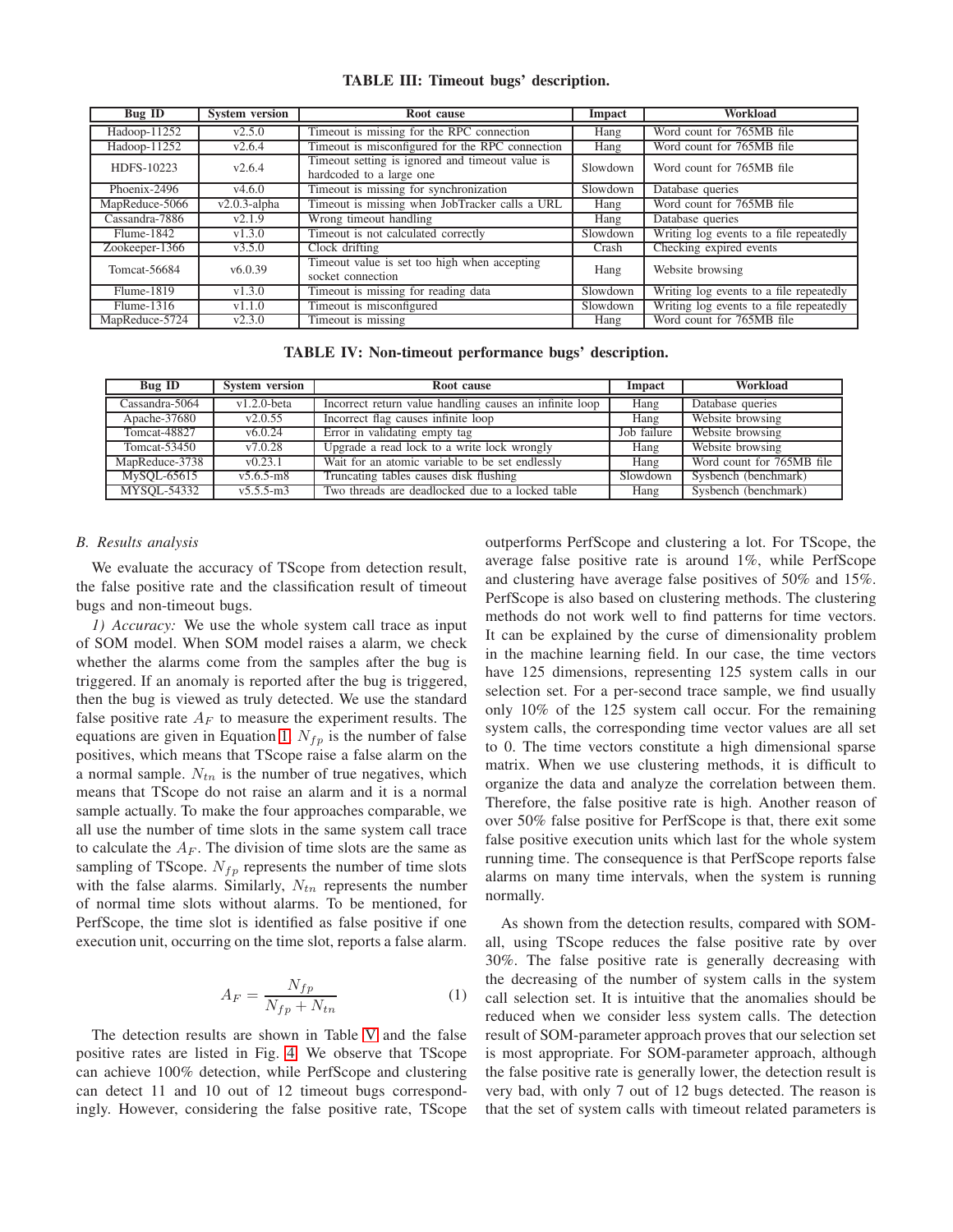<span id="page-6-1"></span><span id="page-6-0"></span>

TABLE V: Detection result of TScope and four alternative approaches for timeout bugs.

too small. Even though timeout value is passed into timeout related parameter, not all the anomalies caused by timeout bugs can manifest in these system calls. These system calls can call other system calls, further causing anomalies in those system calls. For example, in Flume-1819 bug, the execution time of sys\_wait4, a system call without timeout parameter, is abnormally prolonged, while the system calls with timeout parameters do not report an anomaly. For Cassandra-7886, MapReduce-5066 and Hadoop- $11252(v2.5.0)$  bugs, the false positive rates of SOM-parameter are even higher than TScope's. The reason is that there are only less than five system calls after selection for SOM-parameter approach, which makes training data too small to train a good model.

We conduct the classification experiments on 12 timeout bugs and 7 non-timeout performance bugs. The 7 non-timeout performance bugs cause either system hang or performance degradation. All the classification results are shown in Table [VI.](#page-7-0) The results show that TScope can correctly classify 18 out of the 19 bugs. The one miss classification is Phoenix-2496 bug. This bug causes 10 seconds delay on the system, which is too short, compared with other timeout bugs causing system slowdown. TScope captures the short delay but it does not consider it as an anomaly caused by timeout bugs. TScope outperforms other four approaches in bug classification. For PerfScope and clustering approaches, the low classification accuracy is caused by the curse of dimensionality problem in high dimensional sparse datasets, which we have already discussed. SOM-all approach can identify 10 out of 12 timeout bugs and 3 out of 7 non-timeout bugs. SOM-all approach's low precision on non-timeout bugs is caused by no selection on system calls. SOM-parameter approach can only classify 10 out of the 19 bugs. It shows that the selection set of SOM-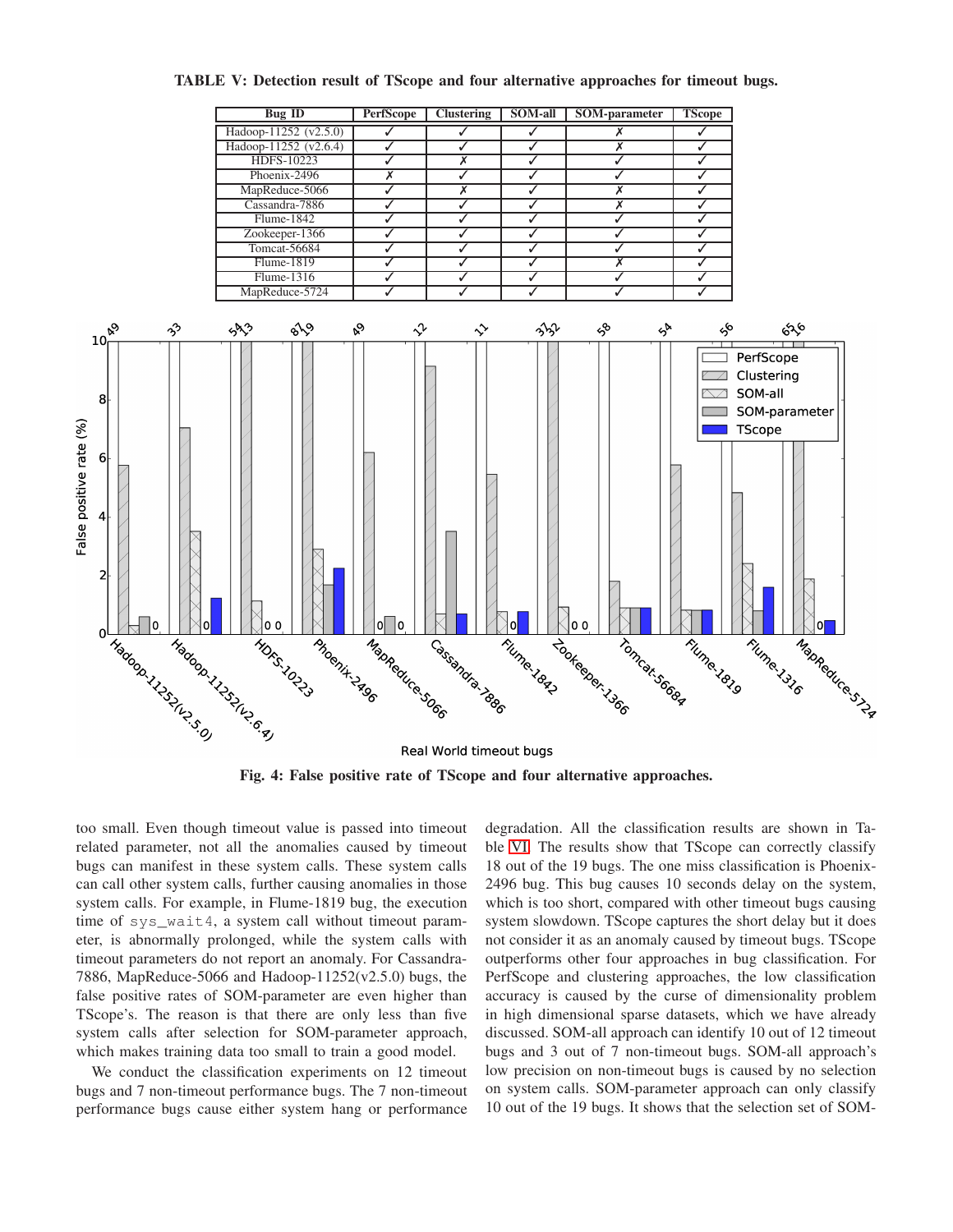<span id="page-7-0"></span>TABLE VI: Classification result for the 19 bugs. No. 1 to 12 are timeout bugs, while No. 13 to 19 are non-timeout performance bugs. √ means the bug is identified as a timeout (non-timeout) bug and it is indeed a timeout (non-timeout) bug. ✗ means the bug is identified as a timeout (non-timeout) bug but it is a non-timeout (timeout) bug.

| ID              | <b>Bug ID</b>                      | Error<br><b>Message</b> | <b>PerfScope</b> | <b>Clustering</b> | <b>SOM-all</b> | <b>SOM-parameter</b> | <b>TScope</b> |
|-----------------|------------------------------------|-------------------------|------------------|-------------------|----------------|----------------------|---------------|
|                 | Flume-1316 (Timeout)               | Missing                 |                  |                   |                |                      |               |
| $\overline{c}$  | Flume-1819 (Timeout)               | Missing                 |                  |                   |                |                      |               |
| 3               | MapReduce-5066 (Timeout)           | Missing                 |                  |                   |                |                      |               |
| 4               | Hadoop-11252( $v2.6.4$ ) (Timeout) | Missing                 |                  |                   |                |                      |               |
| 5               | HDFS-10223 (Timeout)               | Missing                 |                  |                   |                |                      |               |
| 6               | Tomcat-56684 (Timeout)             | Missing                 |                  |                   |                |                      |               |
|                 | Zookeeper-1366 (Timeout)           | Missing                 |                  |                   |                |                      |               |
| $\overline{8}$  | Phoenix-2496 (Timeout)             | Missing                 |                  |                   |                |                      |               |
| 9               | Hadoop-11252( $v2.5.0$ ) (Timeout) | Missing                 |                  |                   |                |                      |               |
| 10              | Cassandra-7886 (Timeout)           | Misleading              |                  |                   |                |                      |               |
| 11              | Flume-1842 (Timeout)               | Missing                 |                  |                   |                |                      |               |
| 12              | MapReduce-5724 (Timeout)           | Misleading              |                  |                   |                |                      |               |
| 13              | Cassandra-5064 (Non-timeout)       | Missing                 |                  |                   |                |                      |               |
| 14              | Apache-37680 (Non-timeout)         | Missing                 |                  |                   |                |                      |               |
| 15              | Tomcat-48827 (Non-timeout)         | Correct                 |                  |                   |                |                      |               |
| 16              | Tomcat-53450 (Non-timeout)         | Correct                 |                  |                   |                |                      |               |
| $\overline{17}$ | MapReduce-3738 (Non-timeout)       | Missing                 | v                |                   |                |                      |               |
| 18              | MySQL-65615 (Non-timeout)          | Missing                 |                  | X                 |                |                      |               |
| 19              | MySQL-54332 (Non-timeout)          | Missing                 | х                | x                 | X              |                      |               |

parameter cannot cover all the system calls related to timeout bugs. We can see that most of the bugs produce no error messages, even misleading messages, about the root causes. In this case, TScope provides useful guidance for developers to diagnose the bug. We introduce the Hadoop-11252(v2.6.4) case in detail in the next subsection. TScope can localize the buggy timeout variable for this bug.

Apart from checking the abnormal system calls reported by SOM model, there are another two reasons that TScope can classify timeout bugs. The first reason is that TScope uses time vectors to feed into the anomaly detection model. Our observation is that timeout bugs usually cause anomaly in system call's execution time, while non-timeout performance bugs can not. The manifestation of non-timeout bug is usually that the frequency of a particular system call's occurrence is changed or some rarely seen system calls occur when the bug is triggered. In our study, we also extract frequency vector, which represents how many times each system call appears in a sample. We find that the classification result is worse than that of using time vector. For example, Apache-37680 bug is mistakenly classified as timeout bugs using the frequency vector. The second reason is that TScope uses a unique system call selection strategy. Those anomalies that are not caused by timeout related system calls are filtered. For example, MySQL-54332 bug is mistakenly classified as timeout bugs before selection, while it is correctly classified as non-timeout bugs after selection.

*2) Overhead:* The LTTng tracing overhead is less than 1%, which is negligible. TScope does not require application profiling, which can impose significant overhead on systems. We list the computation time of log analysis on timeout bugs in Table [VII.](#page-7-1) We can see that the average log size of the 12 timeout bugs is near 1000MB. Since the log size is large, it is

<span id="page-7-1"></span>TABLE VII: Computation time of TScope on timeout bugs.

| <b>Bug ID</b>        | Log size<br>(MB) | <b>Feature</b><br><b>Extraction</b><br>(seconds) | <b>Identification</b><br>(seconds) |
|----------------------|------------------|--------------------------------------------------|------------------------------------|
| Hadoop-11252 (2.5.0) | 1480             | 156.17                                           | 1.75                               |
| Hadoop-11252 (2.6.4) | 1602             | 172.58                                           | 1.54                               |
| HDFS-10223           | 461              | 83.80                                            | 1.34                               |
| Phoenix-2496         | 710              | 37.79                                            | 2.04                               |
| MapReduce-5066       | 928              | 144.37                                           | 1.65                               |
| Cassandra-7886       | 355              | 70.75                                            | 1.64                               |
| Flume-1842           | 410              | 5.26                                             | 1.63                               |
| Zookeeper-1366       | 1206             | 112.58                                           | 1.52                               |
| <b>Tomcat-56684</b>  | 96               | 2.25                                             | 1.73                               |
| Flume-1819           | 463              | 8.05                                             | 1.65                               |
| $Flume-1316$         | 2687             | 26.24                                            | 2.62                               |
| MapReduce-5724       | 1304             | 96.31                                            | 2.21                               |

significant to reduce the overhead to apply TScope in the real world cloud systems. In Table [VII,](#page-7-1) feature extraction refers to the combination of sampling, system call selection, extracting the time vectors and training the anomaly detection model. The identification refers to using the built model to detect anomaly and further identify timeout bugs. The majority of the total computation time is spent on feature extraction. The reason is that traversing millions of system calls and categorizing them according to the system information is time consuming. We observe that the average computation time is tens to hundreds of seconds, which is fast enough to apply TScope in real-world cloud systems.

# *C. Case Study*

In this subsection, we discuss two examples in detail to show how TScope's identification results help to diagnose the timeout bugs.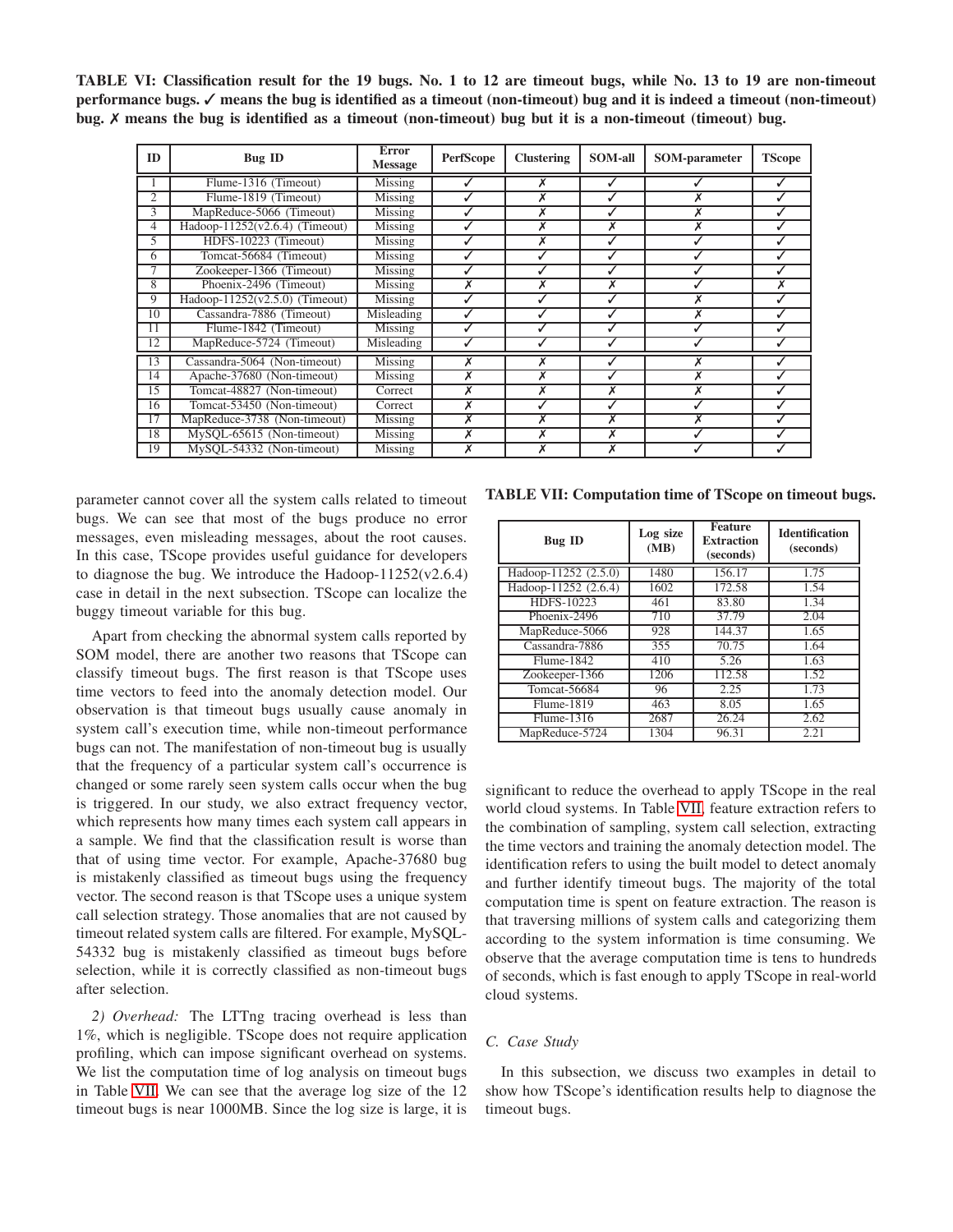*1) Hadoop-11252(v2.6.4):* The root cause of this bug is misconfiguring RPC timeout value on connection among Hadoop cluster nodes. The misconfigured timeout value is Integer's maximum value, which is too long for the timeout value. When the bug occurs, the system hangs, producing no error message. TScope can detect the bug and identify it as a timeout bug. Besides, TScope reports five abnormal system calls, including the sys epoll wait. To find out the misconfigured value, we collect all the timeout related parameters of the five abnormal system calls. In this case, we can easily find that the sys\_epoll\_wait has an abnormal parameter, i.e., Integer.MAX\_VALUE. Through matching all the timeout values of the corresponding variables in the Hadoop's . xml configuration files, we find that the misconfigured timeout value, i.e., Integer.MAX\_VALUE, comes from the timeout variable ipc.client.rpc-timeout.ms, that exactly is the misconfigured timeout variable causing the bug.

*2) Cassandra-7886:* The root cause of this bug is missing timeout on the connection between the data node and the coordinator. The data node simply drops the data, when the input data is overwhelming. It does not inform the coordinator of the dropping data operation, causing the coordinator hanging on waiting for the acknowledgment response of successfully reading the data. The fixed version adds a timeout on the waiting response operation. When the bug occurs, the system reports the overwhelming exception, which is not relevant to the timeout mechanism. However, TScope detects the bug and identifies the bug as a timeout bug.

## IV. RELATED WORK

<span id="page-8-2"></span>In this section, we discuss related work with a focus on describing the difference between Tscope and previous approaches.

Performance bug detection and diagnosis. Performance bug is notoriously difficult to detect and diagnose. Previous work has developed both static and dynamic analysis tools to address the challenge. For example, Fournier et al. [\[18\]](#page-9-15) proposes to analyze dependencies among processes to understand how the total elapsed time is distributed among different processes. X-ray [\[19\]](#page-9-16) presents performance summarization techniques to attribute performance costs to finegrained events for diagnosing performance problems. PerfScope [\[9\]](#page-9-6) uses system call tracing and frequent episode mining to localize root cause functions for performance anomalies. PerfCompass [\[20\]](#page-9-17) presents a tool to differentiate external faults from internal faults based on the impact factor analysis over detected performance anomaly faults. Different from those generic performance bug detection and diagnosis tools, TScope focuses on identifying timeout problems that cause system hang or performance slowdown during production-run of server systems.

Machine learning based performance debugging. Work has been done to detect performance problems using machine learning techniques. Cohen et al. [\[21\]](#page-9-18) presents a tool based on tree-augmented Bayesian networks to correlate system-level metrics with high-level performance states. Lee et al. [\[22\]](#page-9-19) presents a fuzzy-prediction based self-tuning approach to improve the Hadoop system performance. Votke et al. [\[23\]](#page-9-20) presents an analytical model to estimate performance under various interference conditions. EntomoModel [\[24\]](#page-9-21) uses decision tree classification to depicts the workloads and management policies under which potential performance anomalies are likely to. UBL [\[6\]](#page-9-4) leverages Self-Organizing Maps to capture emergent system behaviors and performs anomaly prediction for cloud systems. FChain [\[25\]](#page-9-22) localizes faculty components based on the abnormal change propagation patterns and inter-component dependency relationships. Different from the above existing tools, TScope performs feature selection before applying machine learning algorithms to achieve high detection precision.

Static bug detection tools. There are a lot of existing work on developing static bug detection tools. Jin et al. [\[26\]](#page-9-23) conduct a comprehensive study on performance bugs and propose efficiency rules to detect unknown bugs statically. DCatch [\[27\]](#page-9-24) designs a set of happen-before rules to model concurrency mechanisms in distributed cloud systems. Other tools focus on detecting database's performance anomalies [\[28\]](#page-9-25), sequential errors [\[29\]](#page-9-26) and inefficient nested loops [\[30\]](#page-9-27). Different from those static analysis tools, TScope is a precise timeout bug identification tool. It identifies timeout anomalies by performing feature selection statically and anomaly detection dynamically.

## V. CONCLUSION

<span id="page-8-3"></span>In this paper, we have presented TScope, an automatic timeout bug identification tool for production server systems. TScope combines timeout related feature selection and runtime anomaly detection to achieve higher bug identification precision than previous generic performance bug detection tools. TScope does not require any application instrumentation for bug detection, which makes it practical for production server systems. We have implemented a prototype of TScope and conducted extensive experiments using 19 real world performance bugs. The experimental results show that TScope achieves much higher timeout bug identification accuracy than existing alternative schemes. TScope is light-weight and efficient, which imposes less than 1% runtime overhead to the production server and produces timeout bug identification results within minutes.

## VI. ACKNOWLEDGEMENTS

We would like to thank the anonymous reviewers for their valuable comments. This research is supported in part by NSF CNS1513942 grant and NSF CNS1149445 grant. Any opinions expressed in this paper are those of the authors and do not necessarily reflect the views of NSF.

#### **REFERENCES**

- <span id="page-8-0"></span>[1] H. S. Gunawi, M. Hao, T. Leesatapornwongsa, T. Patana-anake, T. Do, J. Adityatama, K. J. Eliazar, A. Laksono, J. F. Lukman, V. Martin *et al.*, "What bugs live in the cloud?: A study of 3000+ issues in cloud systems," in *SOCC*, 2014.
- <span id="page-8-1"></span>[2] J. Huang, X. Zhang, and K. Schwan, "Understanding issue correlations: a case study of the hadoop system," in *SOCC*, 2015.